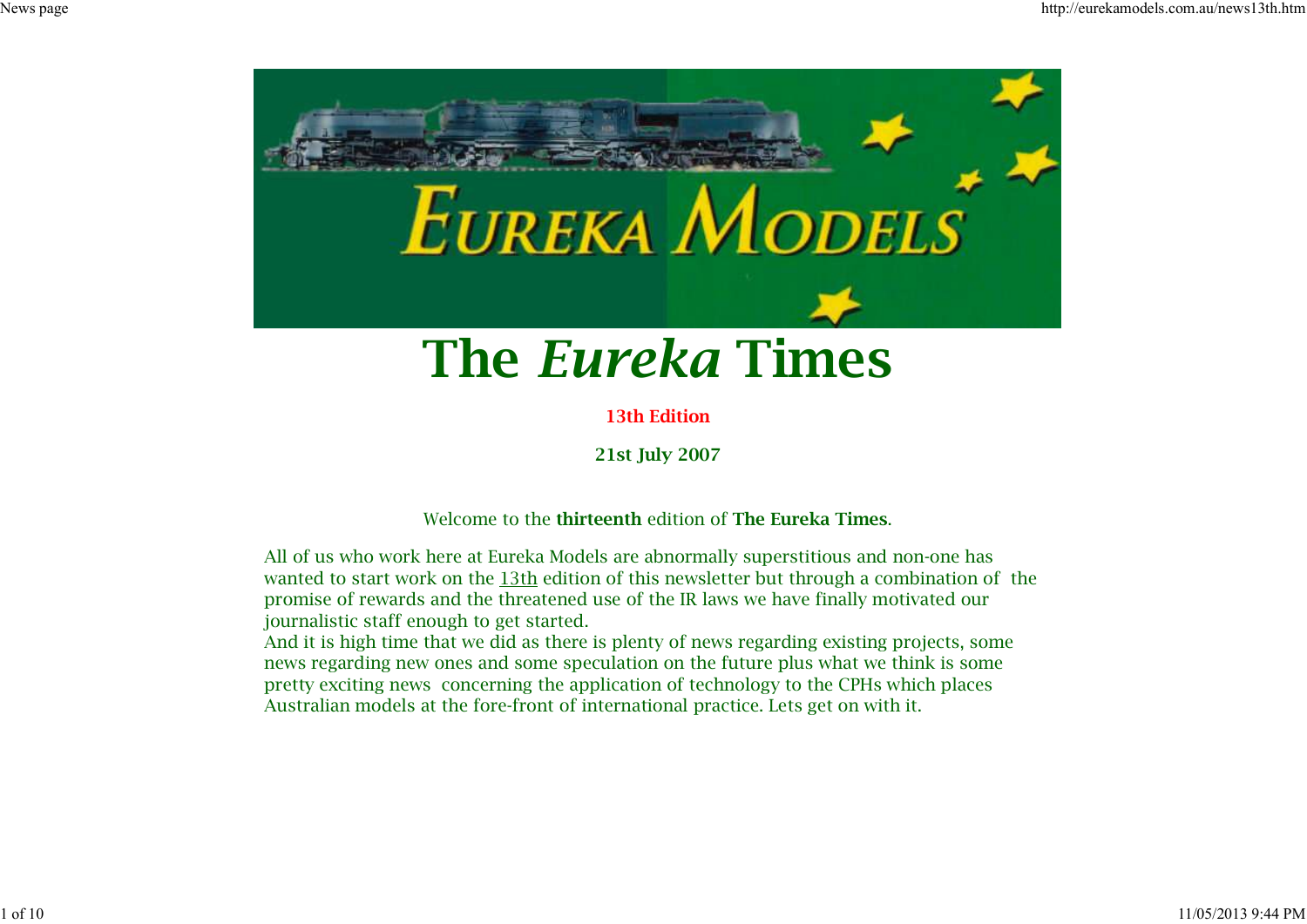

6037 drifts into Bylong as 622/722 awaits the Signal Photo: Ray Pilgrim

#### **The NSWGR 40 Class A1A-A1A Diesel**

 The next model in our NSWGR series will be the 40 class A1A-A1A diesel. This will be the first and probably only diesel that Eureka Models will produce. It will be available in threeliveries, these being the original green livery, royal blue and tuscan red schemes. The modelwill be available with QSI sound. We are also looking at making available the Robe River variation perhaps at a later date and this will be reported on as the project progresses. Drawings for the 40 class project are complete and tooling has commenced. Our estimateddelivery date is late 2008. More details later.



4002 in Royal Blue 4008 in Green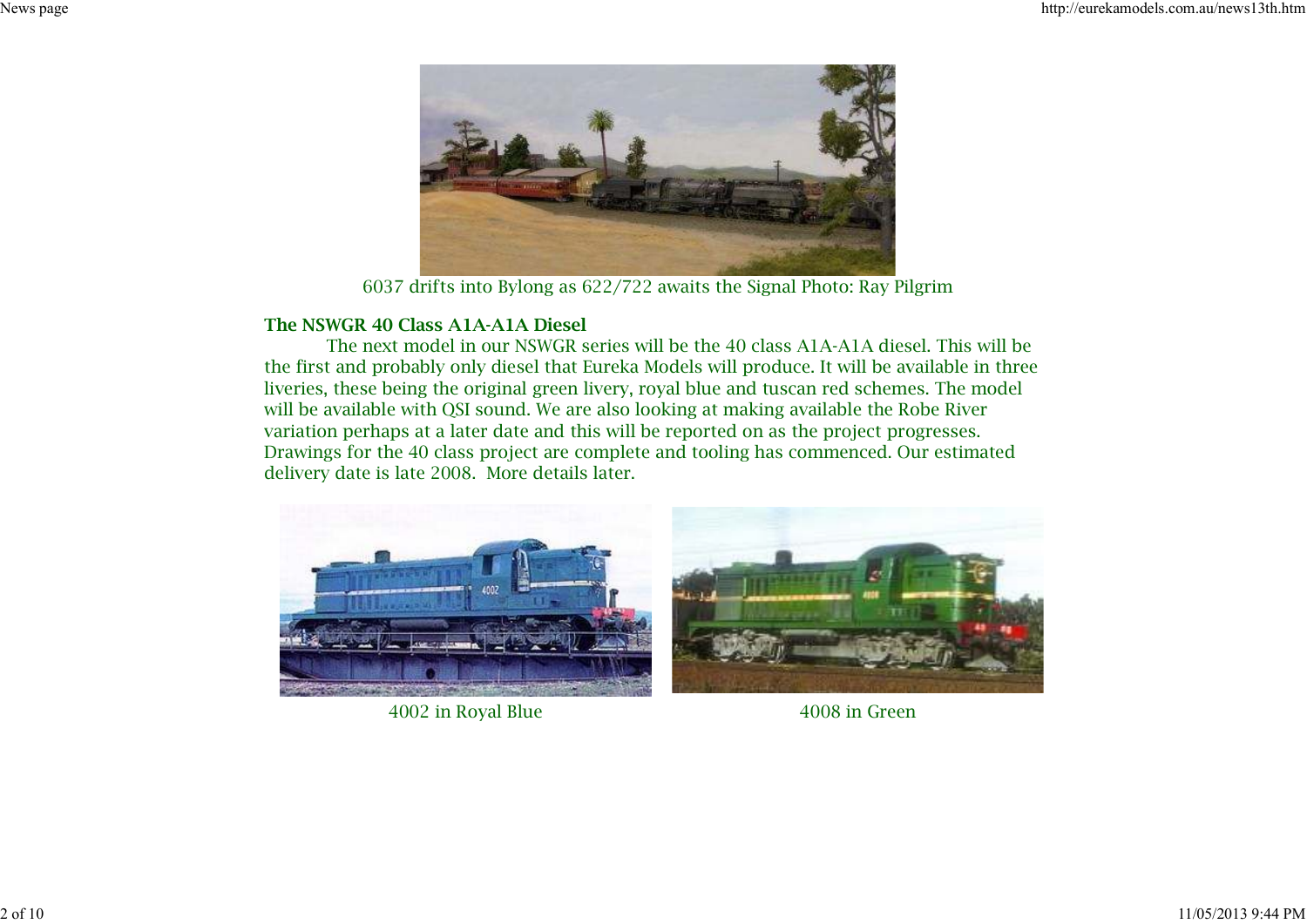



4002 in Tuscan Red 4002 as modified and in Robe River Colours

## **The C38**

 The factory has advised that production has started on the long lead time items (circuit boards, wheels etc.) of the 38s. Preparation of sound files at QSI is being finalised and artwork (see below) for the ten liveries being offered is already at the factory. Our best guess is for anOctober delivery (but see our comments regarding delivery dates below).



3801 in Green

3805 in Service Green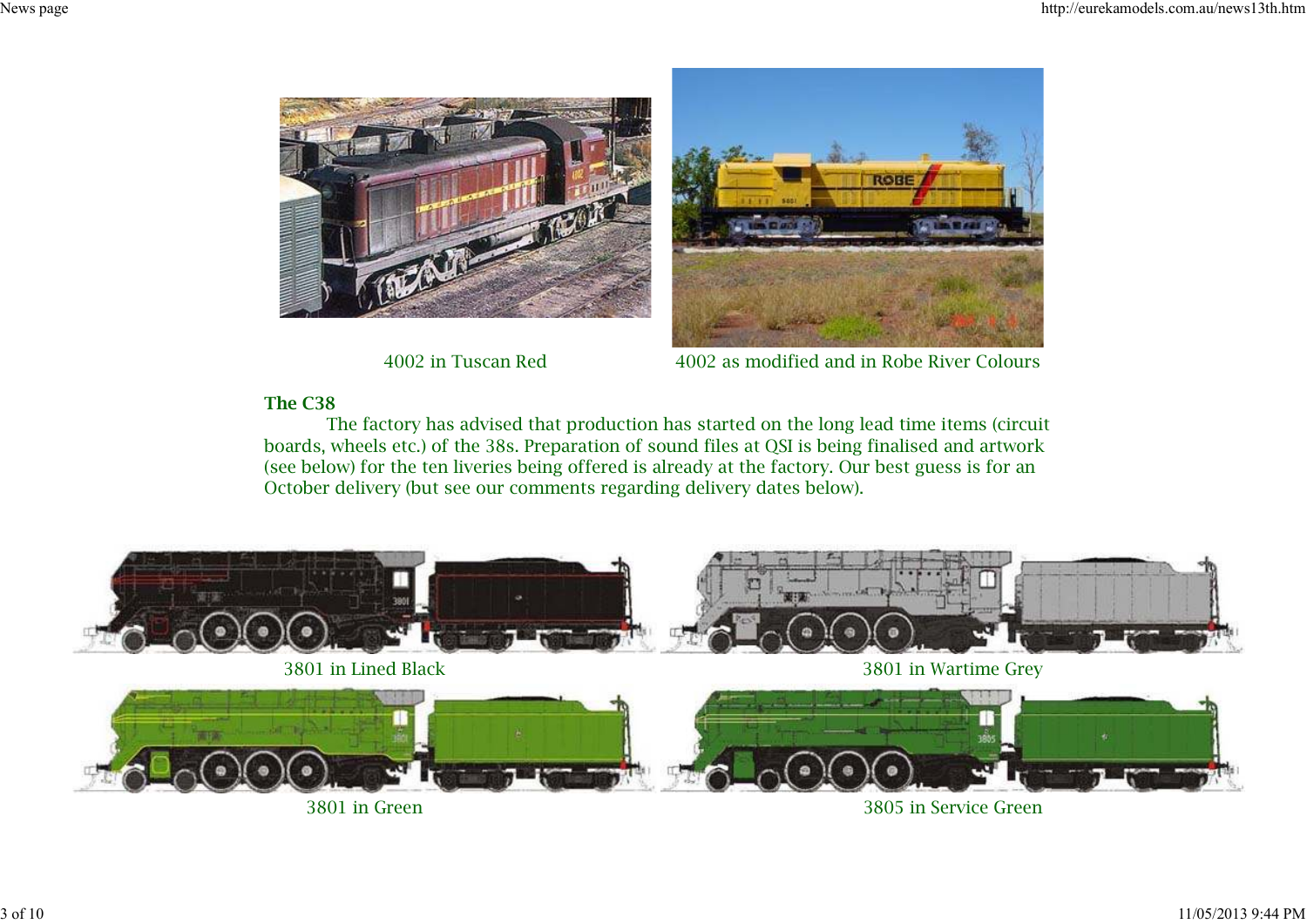

3827 in Lined Green

3830 in Preservation Green

### **The R Class**

 Progress on the R class project has been painfully slow but after a bit of a shake up on the last visit to the factory we were given to expect a pilot model in October/November which always represents a major step in a project. To allthose who have placed orders for the R class and are waiting patiently we apologise for the slowness of the project. Unfortunately we cannot provide anexplanation for the delay but we are confident that we will see some realprogress in the second half of this year.

#### **The K class**

 The second locomotive in our VR collection will be the K class. Drawingsare complete and the factory is pressuring us to give permission to start the tooling . The problem is that if tooling is started now the K class could arrive notlong after the R class. It would be preferable if there was a break of around twelve months between the two models and so we intend holding up permission for the start of tooling on the K class until we receive a pilot model of the R class towards the end of the year. We normally now start accepting orders on a modelonce tooling has commenced and this would suggest that we will probablycommence taking orders for the K class in November/December this year.

#### **The CPH/CTH**

 This project continues to progress smoothly with few hold-ups. We havejust received (20 July) our second and final pilot model for the masonite sided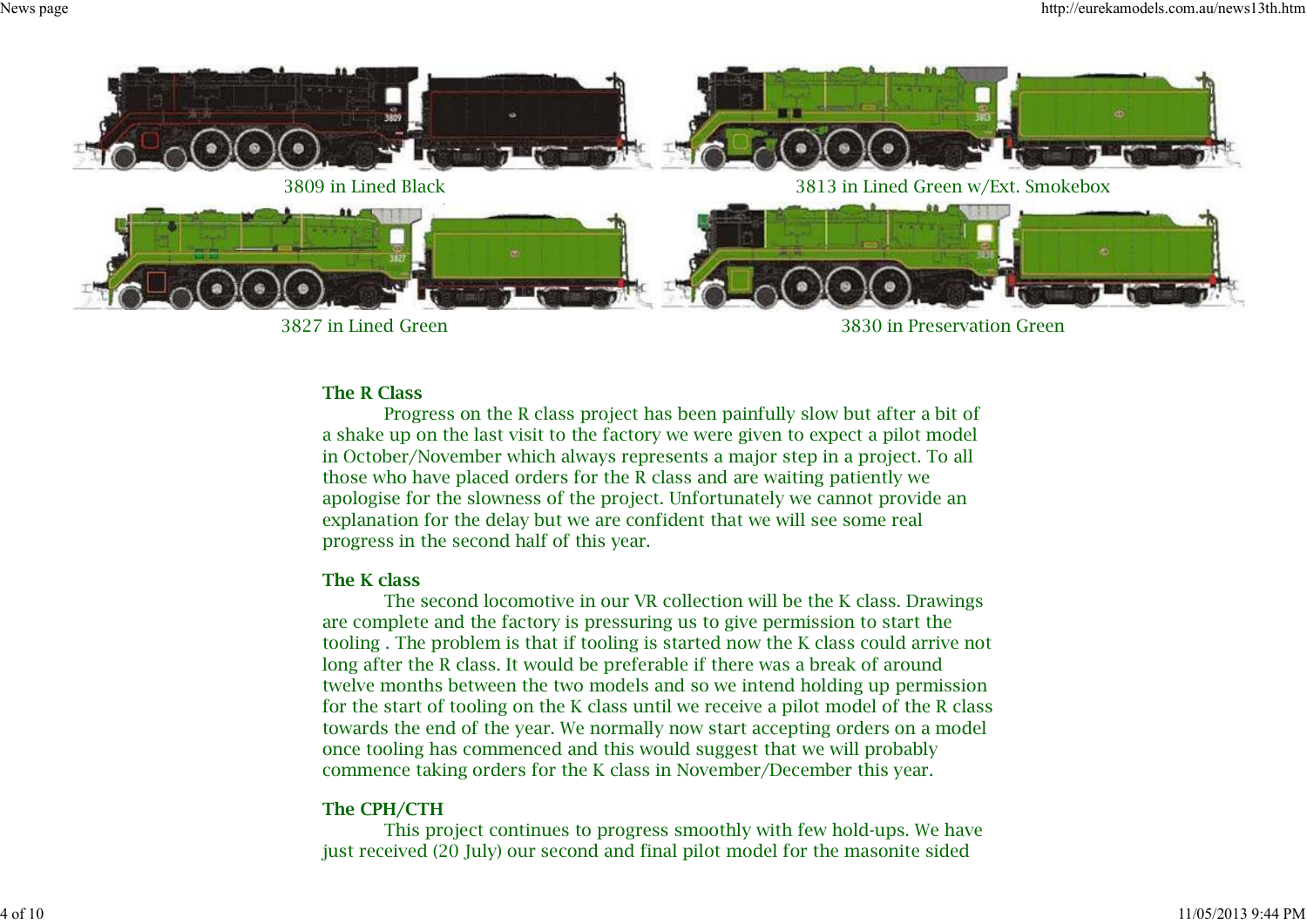version and it looks superb. The improvements that we requested be made to the first pilot have been added these being the support for the headlights which are now angle iron as on the prototype and see- through radiators which are nowetched brass rather than a solid casting.

We are also doing something totally different for the electrical connections between the motor car and trailer car in that we are not having any. The wiringlooms used on the 620/720 were less than ideal and given the open space between the CPH and CTH the original proposal to use wiring looms the same as on the 620/720s produced an ugly set of wires between the two cars on the pilotmodel. To overcome this we have decided to adopt an approach that will be a first for Australian models and places us at the forefront in the application oftechnology to models anywhere in the world.

 What we intend doing is placing a limited function decoder in the CTH for use with all sound equipped CPHs. This limited function decoder will allow full independent control of the lighting functions in the CTH trailer car. Thuswhen operating under DCC the headlights on the CTH can be turned on/off according to direction of travel. When operating under DC the headlights will respond according to track polarity as on the non-sound equipped version. (Seebelow for further comments.)

Both the motor car and trailer have working marker lights.

 The physical connection between the two cars is a bar with clips at both ends that clip around a round fitting under the floor of each car. This coupler bar is shaped to look like the chain-link connections used on the prototype. This barconnector will be common on all future projects in the CPH series so that marshalling a number of vehicles into a lash-up will not be a problem eitherphysically or electrically.

Tooling of the tongue and groove siding version with crown lights is almostcomplete and a search for appropriate sound is currently underway. Paint samples and associated artwork are currently being prepared and at the completion of this process numbers will be chosen and made public in a futureedition of this newsletter.

 The way this project is progressing it is possible that the CPH/CTHs could be ready around the same time as the 38s so we have informed the factory that wewould like delivery of the CPH/CTHs to be delayed until about three months after the 38s. We probably could not handle the delivery of two projects at onceand our bank manager would probably have a stroke if we asked him to pay for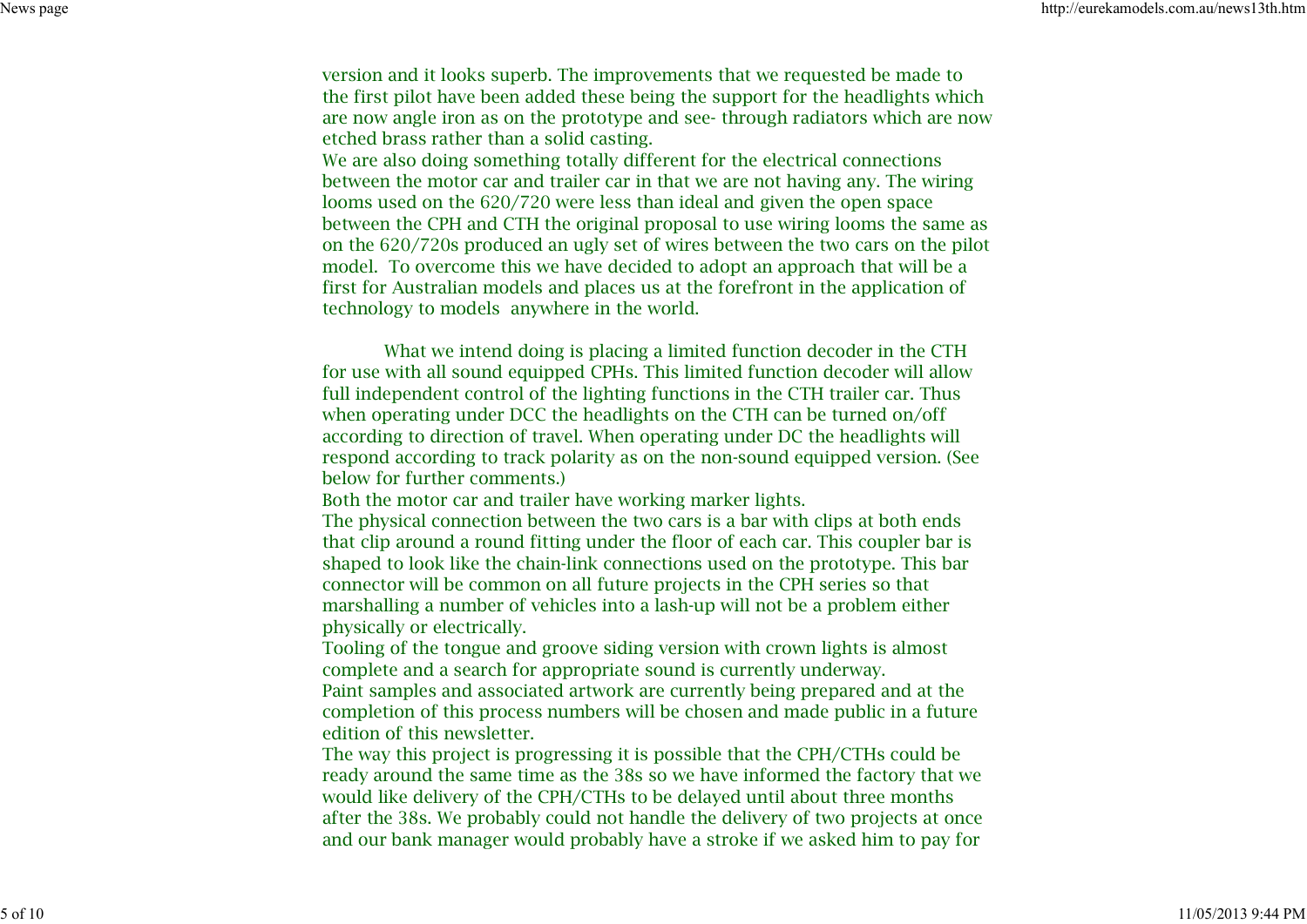two projects at once.

## **The LCH/CCH and CHG Trainpaks**

 These two projects are progressing quickly as well. Tooling on both the LCH/CCHs and the CHG have been underway for some time and we hope to havetest shots by October. In addition to a choice between ten packs of LCHs and CCHs, a mixed pack of five LCHs and five CCHs will be available. At least five sets of numbers will be available for a total of 50 different numbered vehicles.Estimated delivery time is early 2008.



#### **The AD60**

 As the above photo by Ray Pilgrim shows there are a lot of AD60s now inevery day revenue earning service. We are still are holding around 30 models against orders so if you have not yet received yours please contact us to arrangedelivery.

 We still have garratts in stock although holes are starting to appear in theavailable numbers. With sound models are no longer available in 6039 and 6042.

## **The 900 class DEB set:**

The drawings for this project have commenced and we are looking an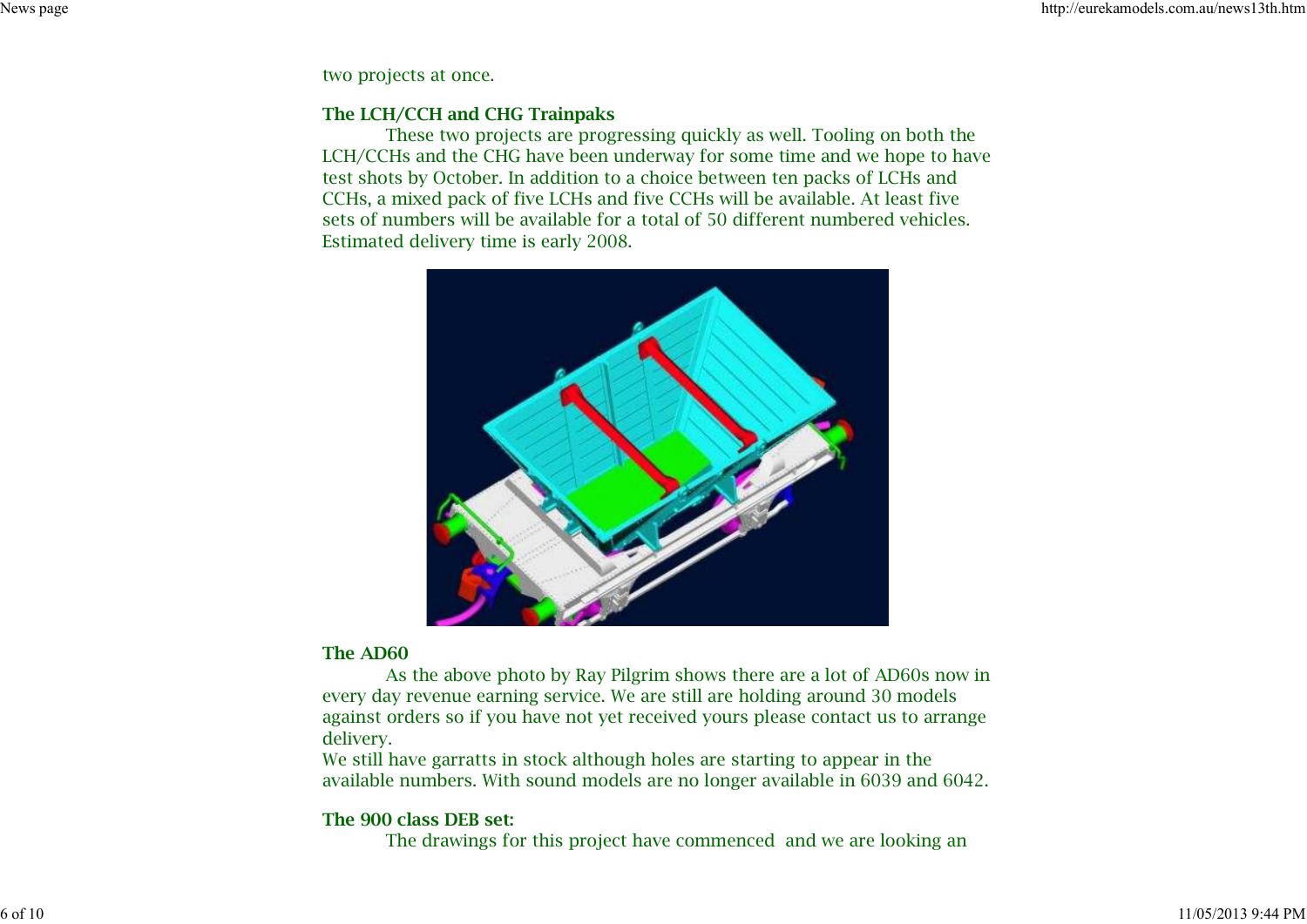early 2009 delivery. We will announce full details including price when thedrawings are completed towards the end of this year.

#### **Crystal Ball Department:**

 Remembering that last years National Conference of Fortune Tellers hadto be cancelled at the last minute due to unforeseen circumstances here is ourbest attempt at predicting the future so far as the Eureka Models program isconcerned.

| 38 class                 | 4th Ouarter 2007 |
|--------------------------|------------------|
| CPH/CTH                  | 1st Quarter 2008 |
| $LCH/CCH + CHG$          | 1st Quarter 2008 |
| R class                  | 2nd Quarter 2008 |
| Oil TrainPak             | 3rd Quarter 2008 |
| 40 class                 | 4th Quarter 2008 |
| K class                  | 2nd Ouarter 2009 |
| <b>HUB</b> set           | 2nd Quarter 2009 |
| <b>Stock TrainPak</b>    | 3rd Ouarter 2009 |
| VR locomotive            | 4th Quarter 2009 |
| <b>DEB</b> set           | 2009             |
| 59 Class                 | 2009             |
| <b>Silver City Comet</b> | 2010             |
| 57/58                    | 2010             |
| <b>VR</b> locomotive     | 2010             |

The above list contains only items on which work has commenced. There are other projects in the pipeline which have not yet reached the stage where thereis much point talking about them. One thing that is certain though is that theabove program will inevitably be subject to change.

#### **CPH/CTH and a technological first.**

 Eureka Models from its outset has attempted to incorporate the very latest in technology in its models. This has been done in order to make availableto the modeler the most advanced features which enhance the experience ofowning/operating a Eureka Model and in the process expand the enjoyment of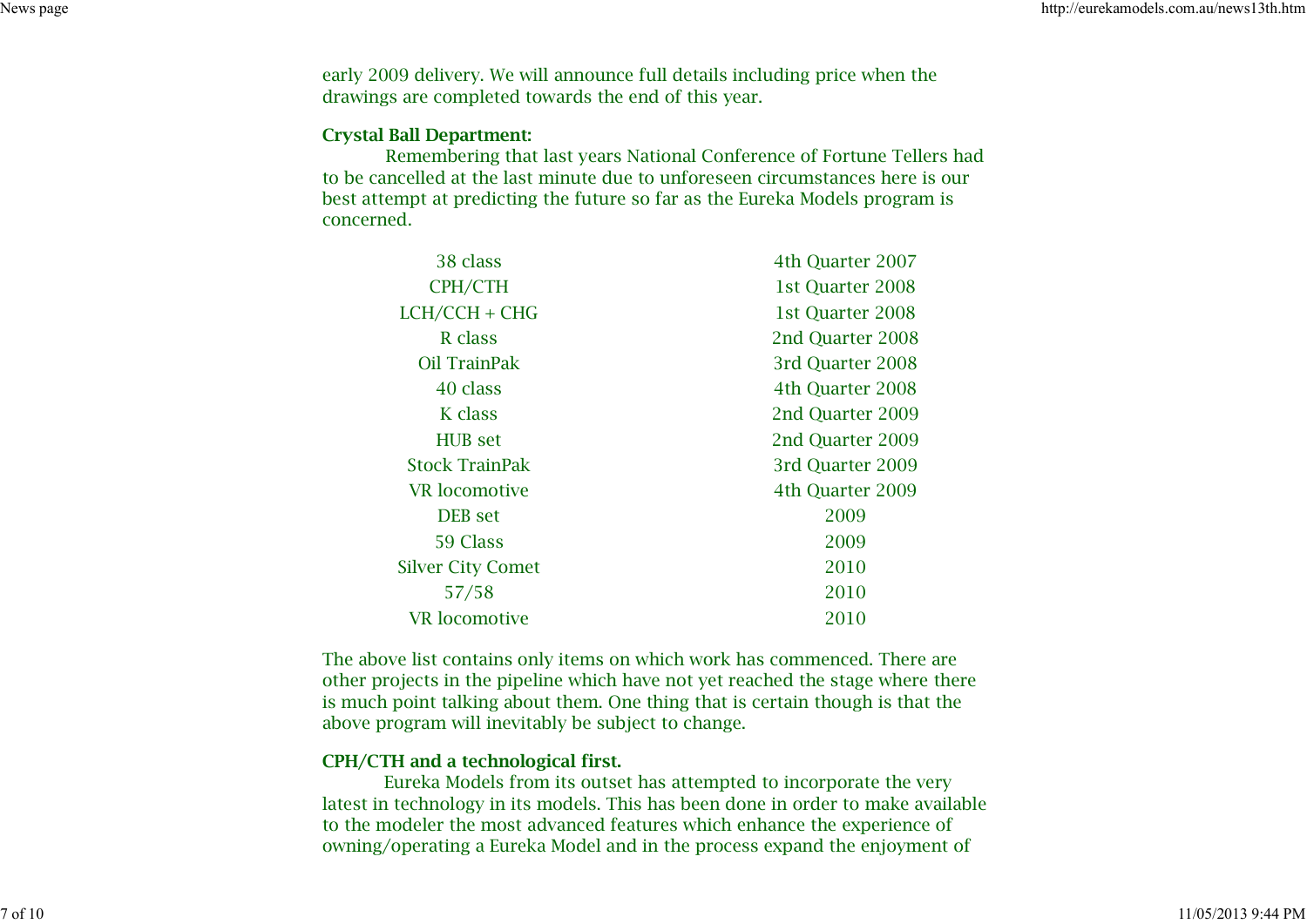participating in the hobby. Controllable interior lighting, QSI sound and installedDCC are examples of these features at the cutting edge of model railwaytechnology.

 The problem of the electrical connections between the CPH motor car and its CTH trailer provided both the challenge of doing away with the unsightly wiringlooms between the units and an opportunity to adopt a solution which utilises the latest in digital decoder technology. Basically what is being done is one of the worlds leaders in digital decoder technology is designing a basic decoderspecifically for Eureka Models which will reside in the CPH trailer and will control all lighting functions in that car. When operated under DCC all lighting functions including headlights and interior lighting will be controllable by theoperator.

 Although this decoder comes at a cost the future applications may turn out to beconsiderable. Coming projects such as the DEB sets, the Silver City Comet sets and other planned self propelled sets as well as passenger sets such as the HUBset may all find the decoder useful. Car by car independent control of lights,marker lights and headlights all without wiring between units. How does controllable electrical generator sound in the HUB sets sound (pun intended,sorry). These are just a few thoughts on what might be possible with only ourimagination being the limit.

#### **Distribution:**

 In line with Eureka's policy of making its products available through selected retail outlets at an appropriate time the following retailers now carryEureka products.

Christmas Every Day – Labrador QLD.Hobbyco – Sydney NSW. Model Railroad Craftsman – Blacktown NSW.Railway House – Echuca VIC. Toms Hobbies – West Ryde NSW.Vic Barnes Cycle and Model Train Centre – New Lambton NSW.

and from the following retailers on the exhibition circuit:

Gwydir Valley Models Antons Trains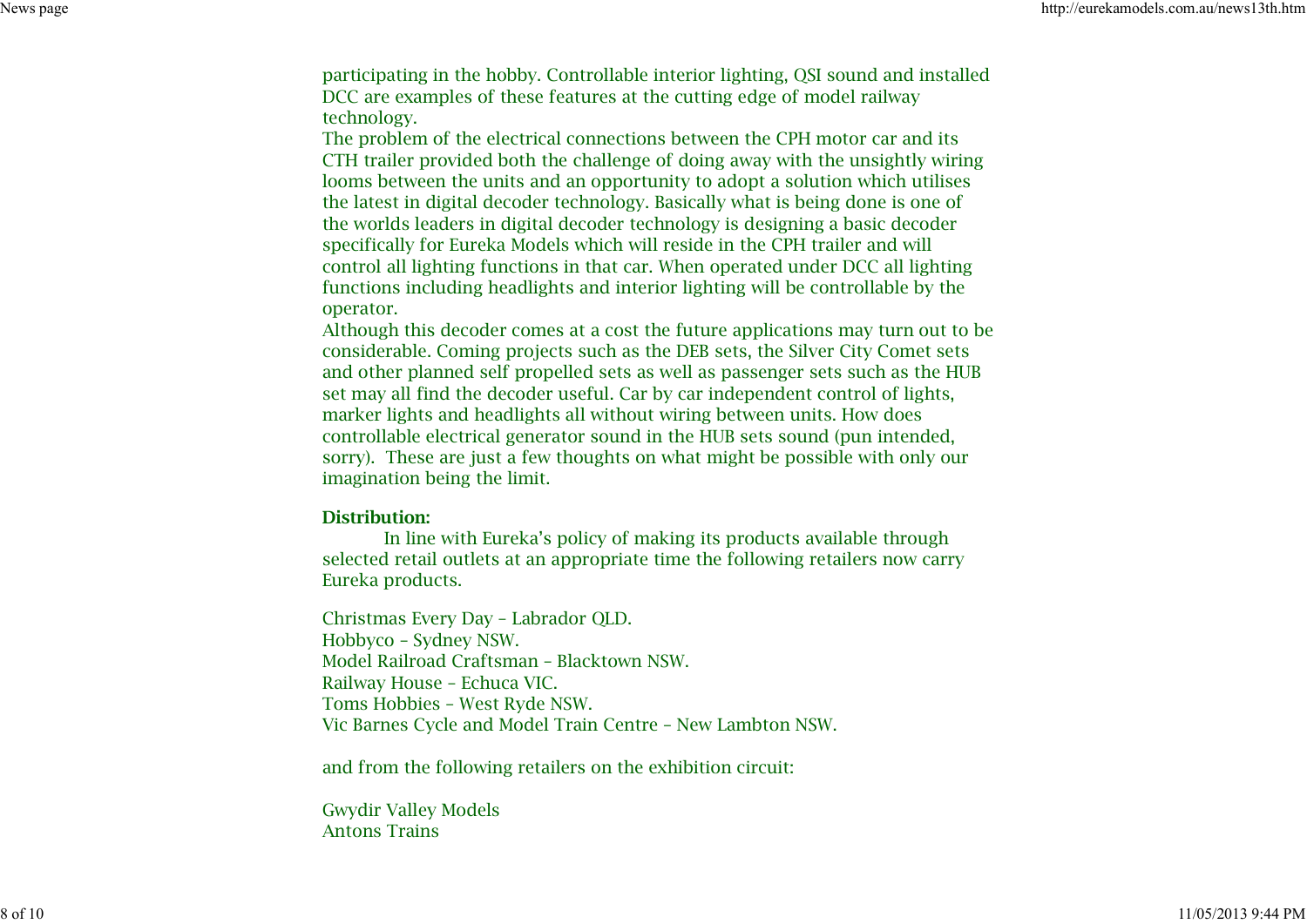Other retail outlets are progressively being appointed.

#### **Rant Corner:**

*Rant No.1* - The most common question we get asked is .."what is the delivery date on such and such a project?"

 Unfortunately, the real and most accurate answer to this question is "We don't know". The factory never gives a delivery date for a project for the simple reason that they do not know either. There is so much that can happen in a project thatresults in a delay. The factory quotes a standard fifteen months delivery on all projects but with the benefit of hind sight from two completed projects and onenearly completed we now work on 30 months at least per major project and even this can be wrong so when we give an expected delivery date is just our best guess on the likely delivery date given the stage which the particular projectis currently at. To those who persist in asking for the "real" delivery date on aproject as if there is some secret program I hate to disappoint you but there isn't. We here at Eureka can only just keep plugging away until each project eventually reaches completion and there is not much that anyone can do thatisn't already being done that will change this situation.

*Rant No.2* - We currently receive between 100 and 150 emails per week. If each one takes about five minutes to answer that is between ten and fifteen hours time per week. As Eureka Models is operated on a part-time basis and is fit inaround a my other employment even with the help of volunteers and our hard-working part-time assistant (Charlotte) it is almost impossible to answerimmediately all emails that we receive. We therefore adopt the following approach. All emails are quickly scanned each day as they are received and assigned a priority. Some are answered immediately whilst others take a bit longer and some most likely will never be answered. Any that are abusive tend to be pushed down the list and those that are in the "What is the latest on such andsuch a project" category tend to also be pushed down the list as AMRM, this newsletter and our web site provide this sort of information. We don't mind answering most emails but time spent in this endeavor is time that is not spenton newsletters, projects etc.